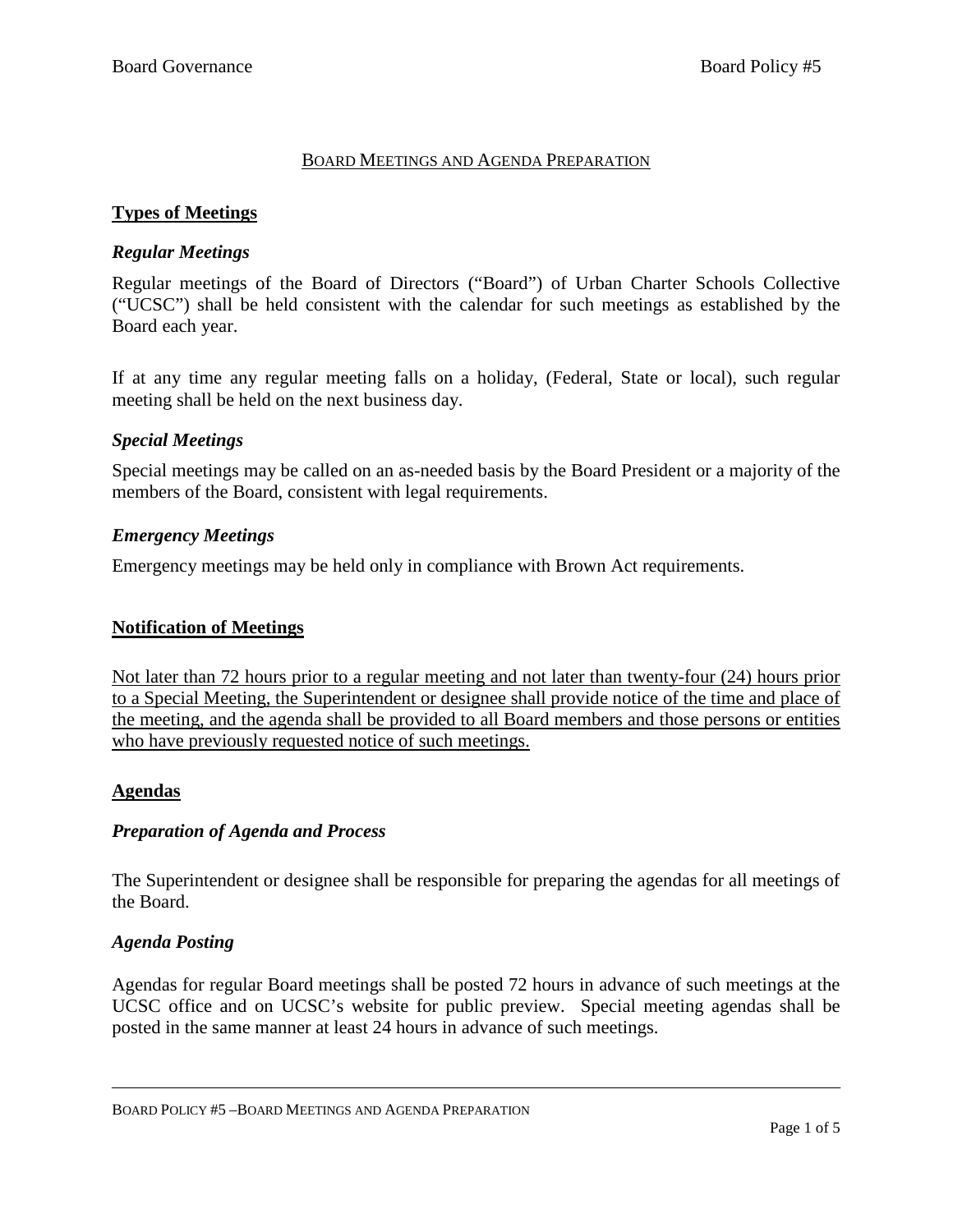## *Agenda Distribution*

The Board agenda (including all supporting information available) for a regular Board meeting should be delivered to Board members as soon as is practicable but preferably 72 hours prior to the meeting. For special Board meetings, the agenda (including all supporting information available) should be delivered at least 24 hours prior to the meeting. The Superintendent or designee is responsible for the distribution of Board packets (which include the official agenda and all available supporting information).

In addition to provision of agendas, the Board's complete public agendas shall be provided to those persons or parties who have requested to be placed upon UCSC's mailing list. A fee may be charged for the service of providing agenda.

For purposes of providing proper notice under the law, the Board shall comply with the Americans with Disabilities Act and any related applicable state law.

### *Anonymous Letters*

It shall be the policy of the Board not to introduce anonymous letters in the agendas for Board meetings.

#### *Superintendent Duties Concerning Agendas*

The Executive Director shall include on the agenda all items known to him/her to require action by the Board and other topics containing information necessary for the Board to carry out its responsibilities.

The Superintendent shall include on the agenda items which relate to UCSC business as are requested for inclusion by the members of the Board, consistent with any related requirements or protocols.

The Superintendent is responsible for preparing all supporting information which may accompany each agenda topic originating from the administration or the Board.

#### *Requests for Agenda Items*

Citizens who request to have a topic on the agenda are encouraged to submit, in writing, supporting information detailing their reason for having the topic placed on the agenda and what is being requested of the Board. This is intended to provide background information for the Board/Administration to decide whether to include the topic on the Board's agenda.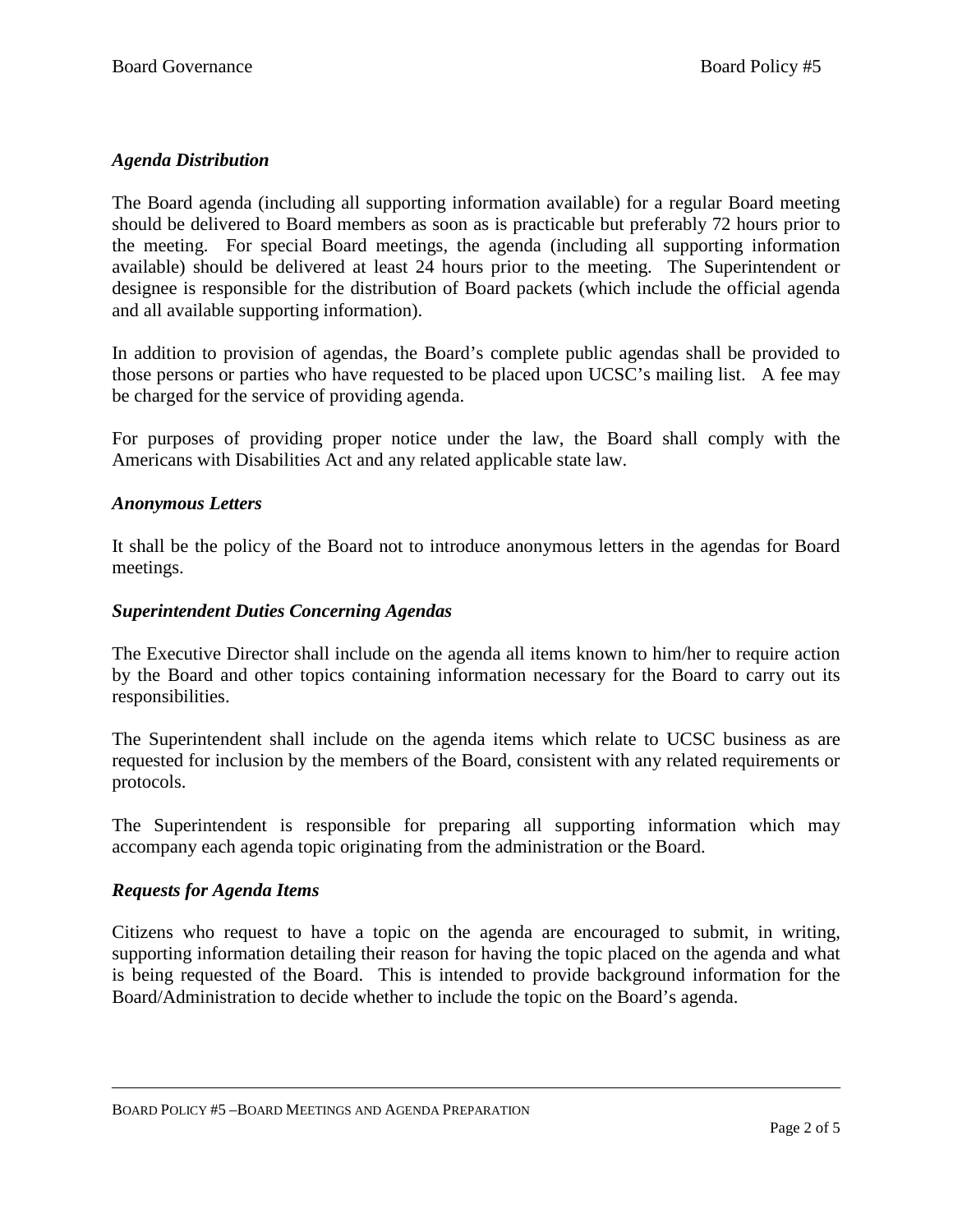## **Board Action/Voting**

- The Board may only take action on items formally listed on the UCSC Board agenda except in emergency or other circumstances as authorized by law.
- When there is a tie vote on the agenda topic under consideration, the item shall be resubmitted to the Board at its next regular meeting.
- Meetings Open to the Public

### **Open Session**

All meetings of the Board shall be open to the public except Closed Sessions, as authorized by law.

#### *Presentations to the Board Regarding Agenda Items*

Any person may address the Board concerning any item on the agenda and may, at the discretion of the Board, be granted up to two (2) minutes to make a presentation to the Board prior to the time the specific item is to be discussed by the Board. The Board Chair may grant additional time for an individual to address the Board if circumstances permit. The total time devoted to presentations to the Board on agenda items shall not exceed one-half hour unless additional time is granted by the Board. The President may curtail individual presentations if repetitive of points raised by others, particularly if it appears the total allotted time may be exceeded.

All presentations shall be heard by the Board prior to the formal discussion of the agenda topic by the Board and consideration of action.

## *Presentations to the Board Regarding Non-Agenda Items (Oral Communications)*

Citizens may address the Board on any item not listed on the Board meeting agenda. Speakers will be limited to two (2) minutes. No more than a total of fifteen (15) minutes shall be devoted to all non-agenda items at a regular meeting. The Board Chair may disallow a request to address the Board if repetitive of other speakers, or if the speaker seeks to make a presentation that he or another speaker has made at a previous meeting, particularly if it appears that the total allotted time may be exceeded.

Members of the public attempting to make complaints or charges against a UCSC employee before the Board in open session will be offered the option to meet with staff and/or to file a complaint under UCSC's established complaint procedures.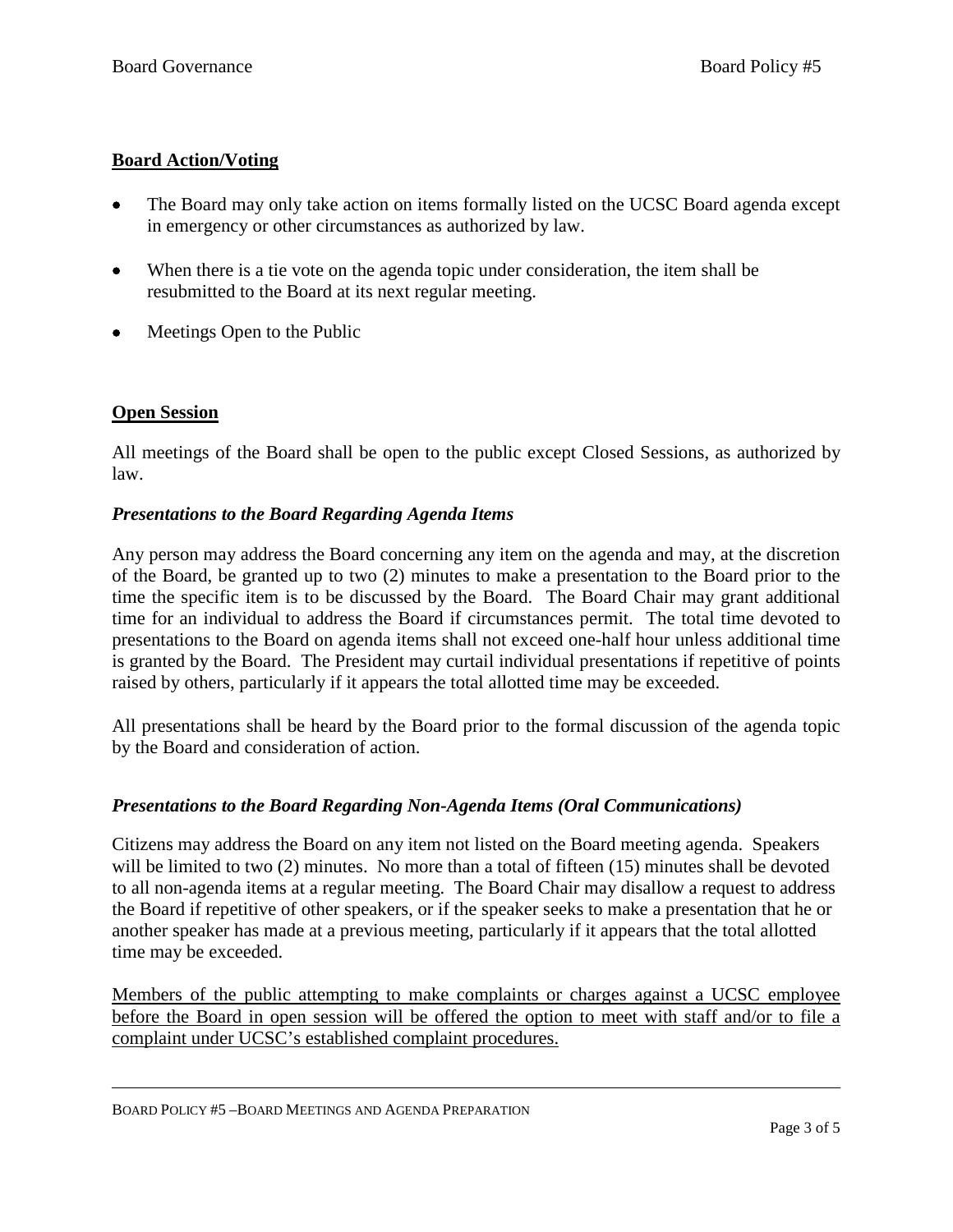# *Disturbance of Meetings*

Any person who willfully disturbs any Board meeting will be asked to leave immediately and may be guilty of a misdemeanor punishable by law.

## *Recording and/or broadcasting of meeting:*

Persons attending an open meeting have the right to record or broadcast the proceedings with an audio or video tape recorder or a still or motion picture camera unless the Board reasonably finds that the recording or broadcast cannot continue without noise, illumination or obstruction of view that constitutes, or would constitute, a persistent disruption of the proceedings.

#### *Requests to address the Board:*

Prior to the beginning of the meeting, citizens seeking to address the Board on an item on the agenda or during time allocated for oral communications shall complete a speaker card, "Request to Address the Board" (located in the Board Meeting Room), and give it to the Board President or Board Secretary, or their designee.

### **Minutes of Board Meetings**

The minutes of open session meetings of the Board shall record all motions, show the names of Board members making and seconding motions and state the vote upon the motion, identifying all Board members' votes. The open session minutes shall also record all resolutions, and any recommended vote by the administration. The minutes shall follow the generally accepted pattern in form. There shall be no closed session minutes and the Board shall report out in open session any action taken as required by law.

The original copy of the open session minutes shall be signed by the Secretary of the Board and approved by the Board. Original minutes shall be bound in chronological order, volumed by fiscal year and paged consecutively.

The official minutes of the Board shall be kept in fireproof storage. The following documents shall be bound with the official minutes and referred to in the text of the minutes to which they apply:

- $\triangleright$  Original copies of all resolutions unless required by other agencies, in which case photocopies of the originals may be substituted;
- $\triangleright$  Original copy of all budget transfers;
- $\triangleright$  Copies of any document determined by the Board to be attached to the official minutes; and
- $\triangleright$  Other documents which, in the opinion of the Secretary, are necessary to fully substantiate or record Board action.